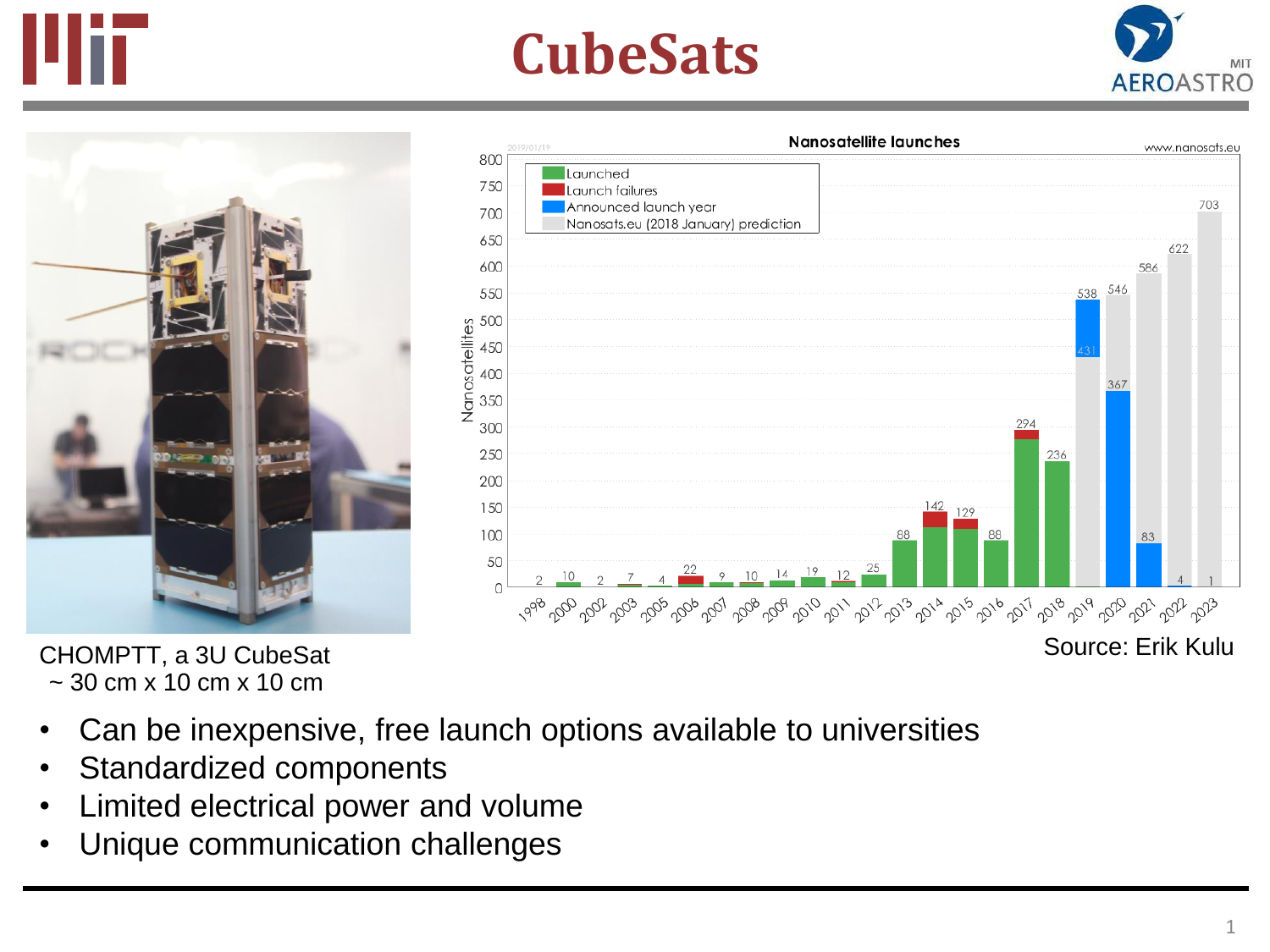## **CubeSat Laser Infrared CrossLink**

## CLICK A CLICK B/C



Picture: Jim Clark

• 20 Mbps downlink from LEO (500 km)

CLICK B/C CAD Model Laura YenChesky

- 50 Mbps crosslink up to 855 km
- Downlink and uplink
- 3 cm ranging and 200 ps timing

For both payload:

- Directly modulated seed laser and COTS 1550 nm EDFA
- Pulse-Position Modulation (Direct detection, High efficiency, Lower rates)
- Less than 1.5 CubeSat U (10 cm x 10 cm x 15 cm)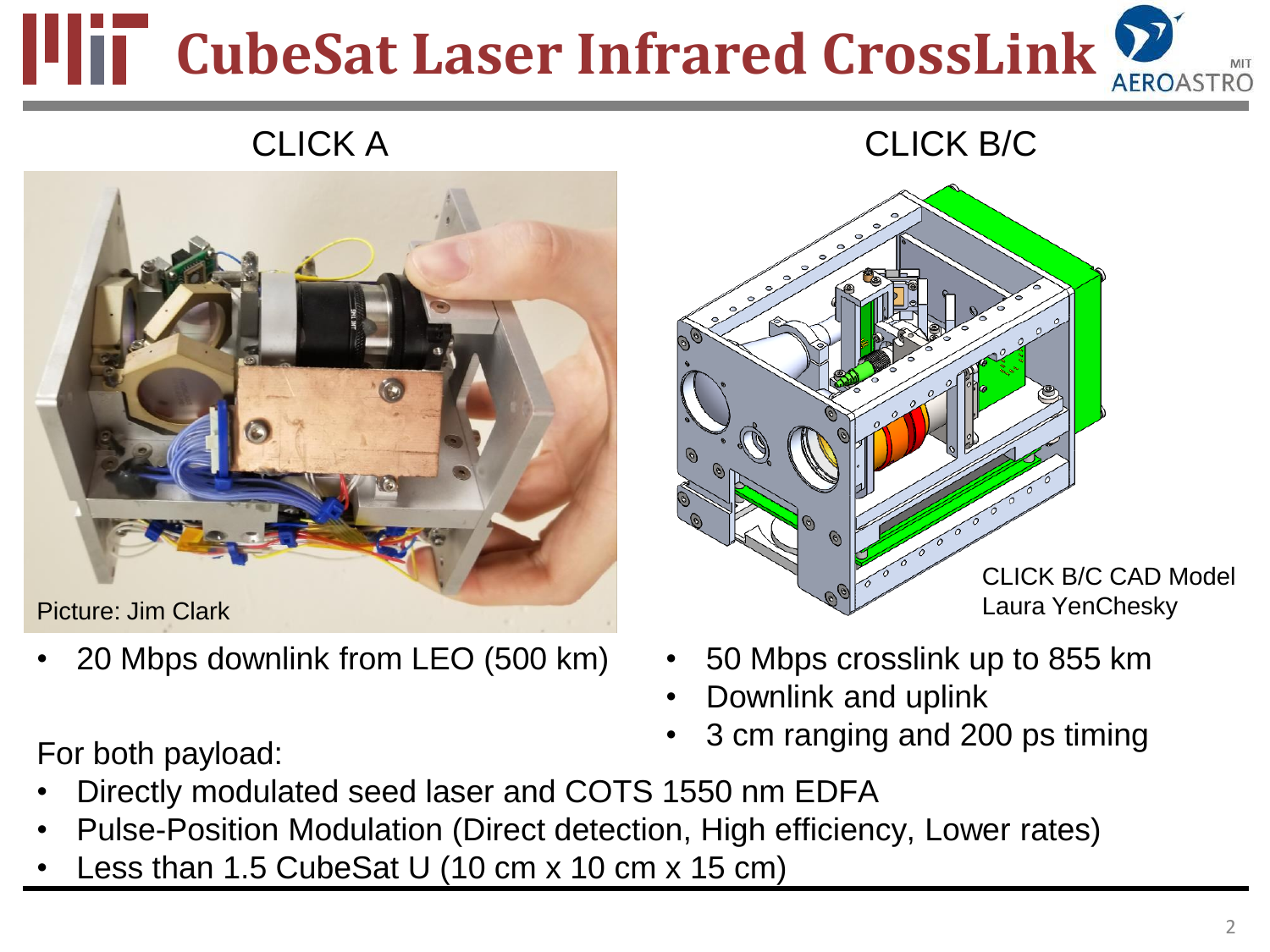

## **Challenges**





- **Pointing** 
	- For the same aperture, diffraction at 1550 nm is 100,000 time less than S-band
	- More than half of CLICK-B/C power is dedicated to pointing
- Volume and Miniaturization, with COTS components
	- Tight constraints on electronics
	- Optical isolation with a shared telescope
- Range
	- Crosslink form 10 to 855 km yield a dynamic range of up to 60dB power